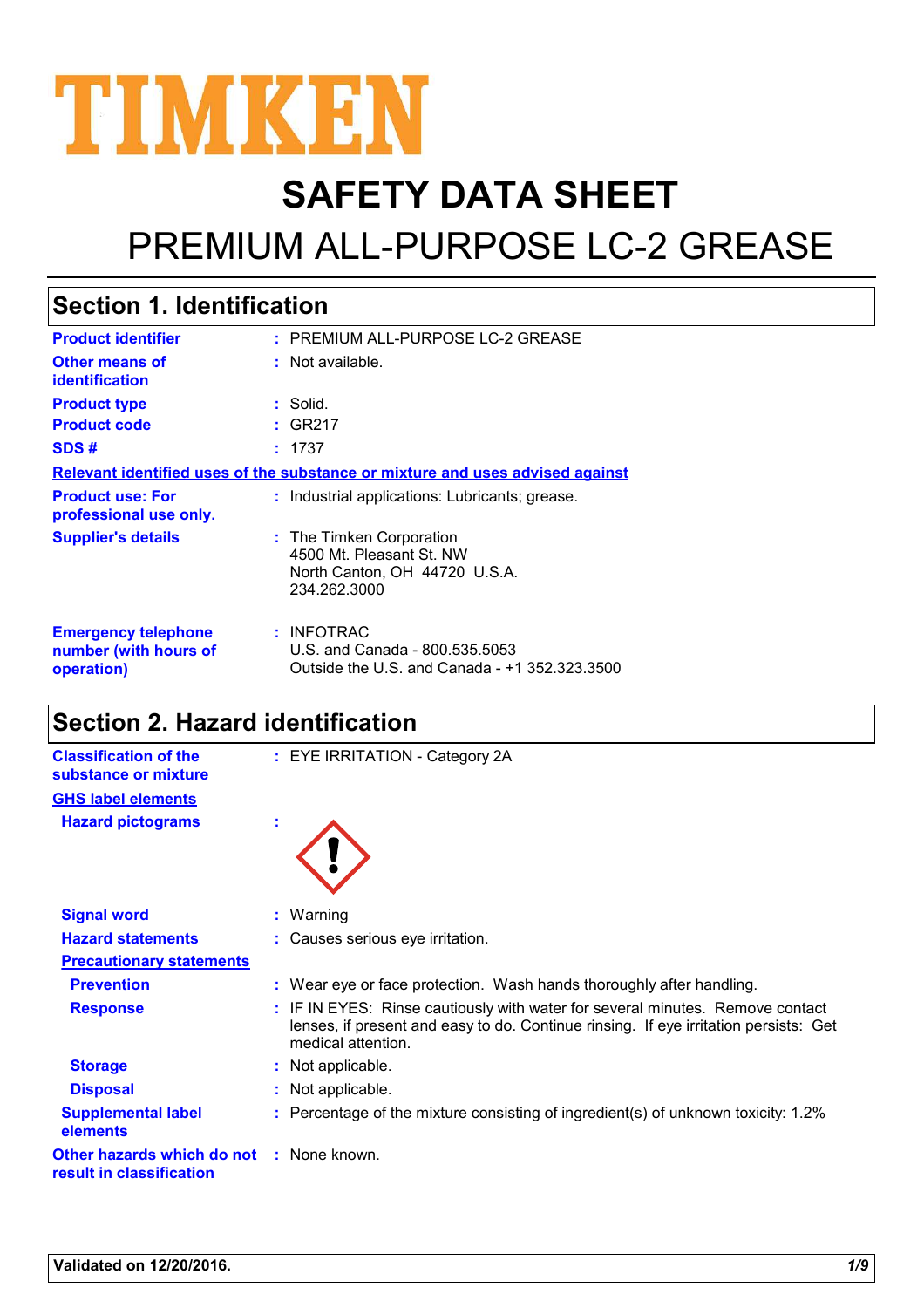## **Section 3. Composition/information on ingredients**

**Substance/mixture**

**Other means of** 

**:** Mixture

**:** Not available.

**identification**

| <b>CAS number/other identifiers</b> |  |
|-------------------------------------|--|
|                                     |  |

| <b>Ingredient name</b>                                        | $\%$ (w/w) | <b>CAS number</b> |
|---------------------------------------------------------------|------------|-------------------|
| Distillates (petroleum), solvent-dewaxed heavy paraffinic     | 40-70      | 64742-65-0        |
| Phosphorodithioic acid, O,O-di-C1-14-alkyl esters, zinc salts | $1 - 5$    | 68649-42-3        |
| trioctyl borate                                               | $1 - 5$    | 2467-12-1         |

**There are no additional ingredients present which, within the current knowledge of the supplier and in the concentrations applicable, are classified as hazardous to health or the environment and hence require reporting in this section.**

**Occupational exposure limits, if available, are listed in Section 8.**

### **Section 4. First-aid measures**

| <b>Description of necessary first aid measures</b> |                                                                                                                                                                                                                                                                                                                                                                                                                                                                                                                                                                                                                                                                                                                                                                                                                              |
|----------------------------------------------------|------------------------------------------------------------------------------------------------------------------------------------------------------------------------------------------------------------------------------------------------------------------------------------------------------------------------------------------------------------------------------------------------------------------------------------------------------------------------------------------------------------------------------------------------------------------------------------------------------------------------------------------------------------------------------------------------------------------------------------------------------------------------------------------------------------------------------|
| <b>Eye contact</b>                                 | : Immediately flush eyes with plenty of water, occasionally lifting the upper and lower<br>eyelids. Check for and remove any contact lenses. Continue to rinse for at least 10<br>minutes. Get medical attention.                                                                                                                                                                                                                                                                                                                                                                                                                                                                                                                                                                                                            |
| <b>Inhalation</b>                                  | : Remove victim to fresh air and keep at rest in a position comfortable for breathing.<br>If not breathing, if breathing is irregular or if respiratory arrest occurs, provide<br>artificial respiration or oxygen by trained personnel. It may be dangerous to the<br>person providing aid to give mouth-to-mouth resuscitation. Get medical attention if<br>adverse health effects persist or are severe. If unconscious, place in recovery<br>position and get medical attention immediately. Maintain an open airway. Loosen<br>tight clothing such as a collar, tie, belt or waistband.                                                                                                                                                                                                                                 |
| <b>Skin contact</b>                                | : Flush contaminated skin with plenty of water. Remove contaminated clothing and<br>shoes. Get medical attention if symptoms occur. Wash clothing before reuse.<br>Clean shoes thoroughly before reuse.                                                                                                                                                                                                                                                                                                                                                                                                                                                                                                                                                                                                                      |
| <b>Ingestion</b>                                   | : Wash out mouth with water. Remove dentures if any. Remove victim to fresh air<br>and keep at rest in a position comfortable for breathing. If material has been<br>swallowed and the exposed person is conscious, give small quantities of water to<br>drink. Stop if the exposed person feels sick as vomiting may be dangerous. Do not<br>induce vomiting unless directed to do so by medical personnel. If vomiting occurs,<br>the head should be kept low so that vomit does not enter the lungs. Get medical<br>attention if adverse health effects persist or are severe. Never give anything by<br>mouth to an unconscious person. If unconscious, place in recovery position and get<br>medical attention immediately. Maintain an open airway. Loosen tight clothing such<br>as a collar, tie, belt or waistband. |
|                                                    | Most important symptoms/effects, acute and delayed                                                                                                                                                                                                                                                                                                                                                                                                                                                                                                                                                                                                                                                                                                                                                                           |

| <b>Potential acute health effects</b> |                                                                                            |
|---------------------------------------|--------------------------------------------------------------------------------------------|
| <b>Eye contact</b>                    | : Causes serious eye irritation.                                                           |
| <b>Inhalation</b>                     | : No known significant effects or critical hazards.                                        |
| <b>Skin contact</b>                   | : No known significant effects or critical hazards.                                        |
| <b>Ingestion</b>                      | : No known significant effects or critical hazards.                                        |
| <b>Over-exposure signs/symptoms</b>   |                                                                                            |
| <b>Eye contact</b>                    | : Adverse symptoms may include the following:<br>pain or irritation<br>watering<br>redness |
| <b>Inhalation</b>                     | : No specific data.                                                                        |
| <b>Skin contact</b>                   | : No specific data.                                                                        |
| <b>Ingestion</b>                      | : No specific data.                                                                        |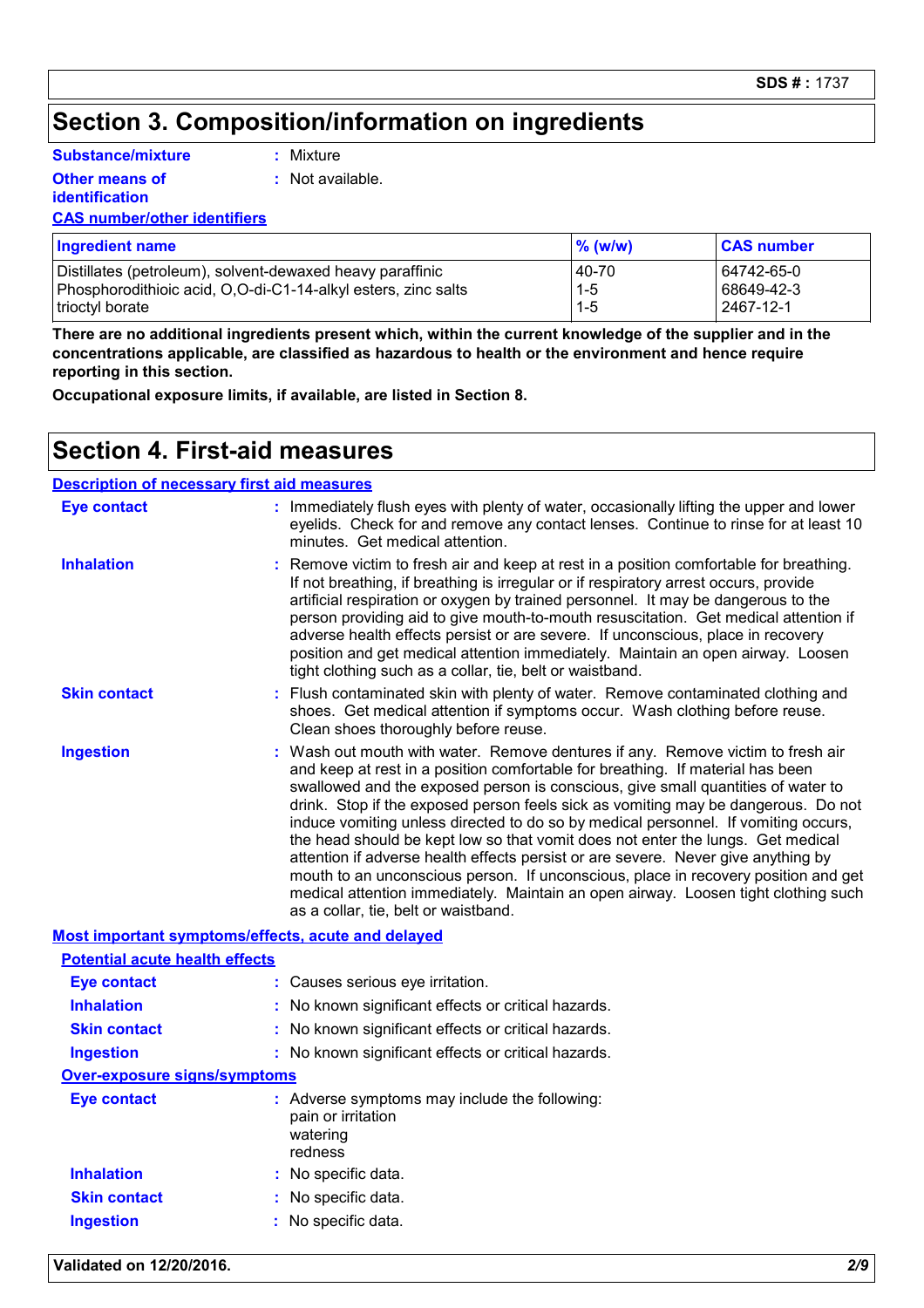## **Section 4. First-aid measures**

|                                            | Indication of immediate medical attention and special treatment needed, if necessary                                                                                          |
|--------------------------------------------|-------------------------------------------------------------------------------------------------------------------------------------------------------------------------------|
| <b>Notes to physician</b>                  | : Treat symptomatically. Contact poison treatment specialist immediately if large<br>quantities have been ingested or inhaled.                                                |
| <b>Specific treatments</b>                 | : No specific treatment.                                                                                                                                                      |
| <b>Protection of first-aiders</b>          | : No action shall be taken involving any personal risk or without suitable training. It<br>may be dangerous to the person providing aid to give mouth-to-mouth resuscitation. |
| See toxicological information (Section 11) |                                                                                                                                                                               |

**See toxicological information (Section 11)**

## **Section 5. Fire-fighting measures**

| <b>Extinguishing media</b>                               |                                                                                                                                                                                                     |
|----------------------------------------------------------|-----------------------------------------------------------------------------------------------------------------------------------------------------------------------------------------------------|
| <b>Suitable extinguishing</b><br>media                   | : Use an extinguishing agent suitable for the surrounding fire.                                                                                                                                     |
| <b>Unsuitable extinguishing</b><br>media                 | : None known.                                                                                                                                                                                       |
| <b>Specific hazards arising</b><br>from the chemical     | : No specific fire or explosion hazard.                                                                                                                                                             |
| <b>Hazardous thermal</b><br>decomposition products       | : Decomposition products may include the following materials:<br>carbon dioxide<br>carbon monoxide<br>metal oxide/oxides                                                                            |
| <b>Special protective actions</b><br>for fire-fighters   | : Promptly isolate the scene by removing all persons from the vicinity of the incident if<br>there is a fire. No action shall be taken involving any personal risk or without<br>suitable training. |
| <b>Special protective</b><br>equipment for fire-fighters | : Fire-fighters should wear appropriate protective equipment and self-contained<br>breathing apparatus (SCBA) with a full face-piece operated in positive pressure<br>mode.                         |

## **Section 6. Accidental release measures**

|                                                              | <b>Personal precautions, protective equipment and emergency procedures</b>                                                                                                                                                                                                                                                                                                                                                                         |
|--------------------------------------------------------------|----------------------------------------------------------------------------------------------------------------------------------------------------------------------------------------------------------------------------------------------------------------------------------------------------------------------------------------------------------------------------------------------------------------------------------------------------|
| For non-emergency<br>personnel                               | : No action shall be taken involving any personal risk or without suitable training.<br>Evacuate surrounding areas. Keep unnecessary and unprotected personnel from<br>entering. Do not touch or walk through spilled material. Provide adequate<br>ventilation. Wear appropriate respirator when ventilation is inadequate. Put on<br>appropriate personal protective equipment.                                                                  |
|                                                              | <b>For emergency responders</b> : If specialized clothing is required to deal with the spillage, take note of any<br>information in Section 8 on suitable and unsuitable materials. See also the<br>information in "For non-emergency personnel".                                                                                                                                                                                                  |
| <b>Environmental precautions</b>                             | : Avoid dispersal of spilled material and runoff and contact with soil, waterways,<br>drains and sewers. Inform the relevant authorities if the product has caused<br>environmental pollution (sewers, waterways, soil or air).                                                                                                                                                                                                                    |
| <b>Methods and materials for containment and cleaning up</b> |                                                                                                                                                                                                                                                                                                                                                                                                                                                    |
| <b>Small spill</b>                                           | : Move containers from spill area. Avoid dust generation. Using a vacuum with<br>HEPA filter will reduce dust dispersal. Place spilled material in a designated,<br>labeled waste container. Dispose of via a licensed waste disposal contractor.                                                                                                                                                                                                  |
| <b>Large spill</b>                                           | : Move containers from spill area. Approach release from upwind. Prevent entry into<br>sewers, water courses, basements or confined areas. Avoid dust generation. Do<br>not dry sweep. Vacuum dust with equipment fitted with a HEPA filter and place in a<br>closed, labeled waste container. Dispose of via a licensed waste disposal<br>contractor. Note: see Section 1 for emergency contact information and Section 13<br>for waste disposal. |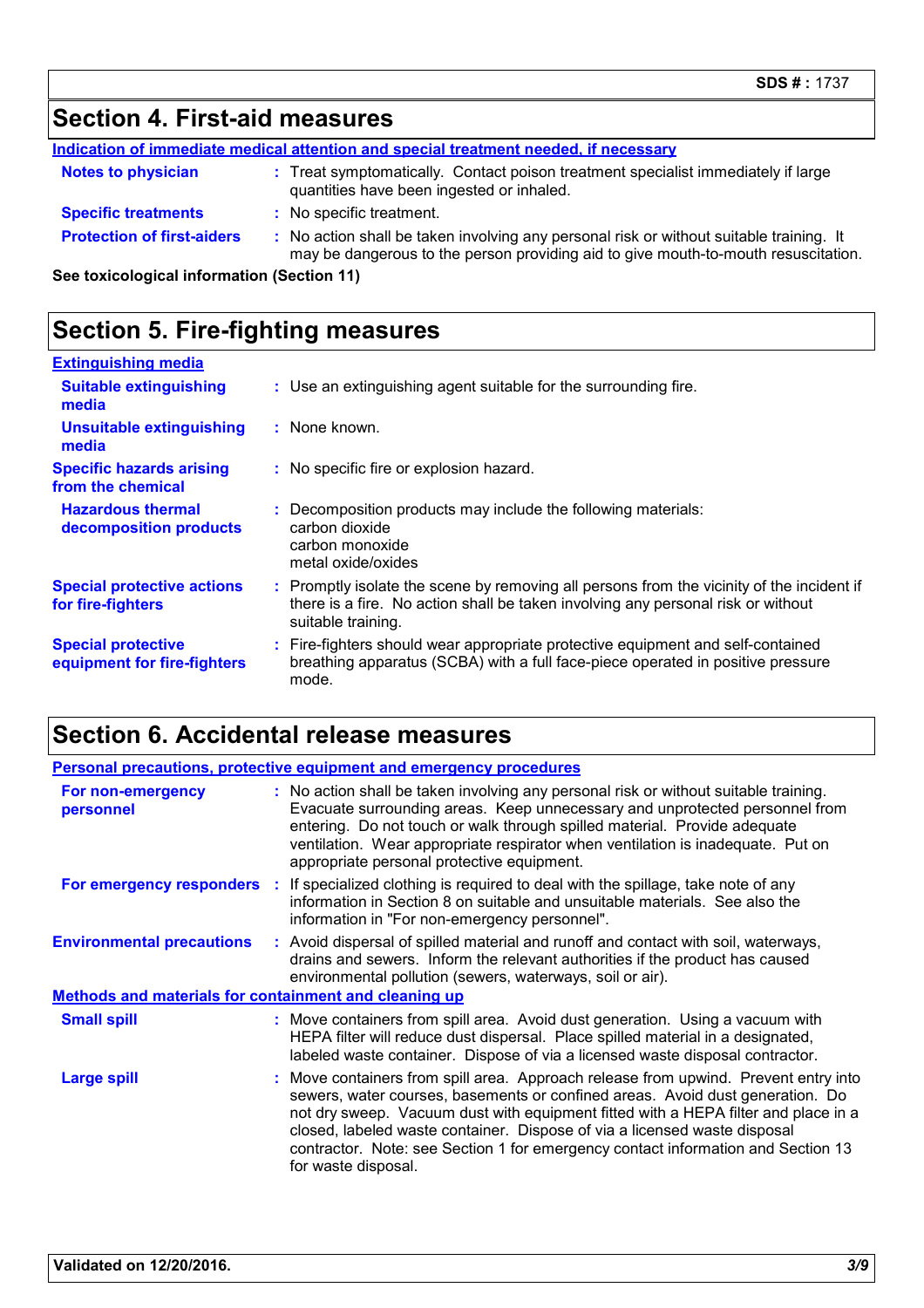## **Section 7. Handling and storage**

### **Precautions for safe handling**

| <b>Protective measures</b>                                                       | : Put on appropriate personal protective equipment (see Section 8). Do not ingest.<br>Avoid contact with eyes, skin and clothing. Keep in the original container or an<br>approved alternative made from a compatible material, kept tightly closed when not<br>in use. Empty containers retain product residue and can be hazardous. Do not<br>reuse container.                                                                                                                                              |
|----------------------------------------------------------------------------------|---------------------------------------------------------------------------------------------------------------------------------------------------------------------------------------------------------------------------------------------------------------------------------------------------------------------------------------------------------------------------------------------------------------------------------------------------------------------------------------------------------------|
| <b>Advice on general</b><br>occupational hygiene                                 | : Eating, drinking and smoking should be prohibited in areas where this material is<br>handled, stored and processed. Workers should wash hands and face before<br>eating, drinking and smoking. Remove contaminated clothing and protective<br>equipment before entering eating areas. See also Section 8 for additional<br>information on hygiene measures.                                                                                                                                                 |
| <b>Conditions for safe storage,</b><br>including any<br><b>incompatibilities</b> | : Store in accordance with local regulations. Store in original container protected<br>from direct sunlight in a dry, cool and well-ventilated area, away from incompatible<br>materials (see Section 10) and food and drink. Keep container tightly closed and<br>sealed until ready for use. Containers that have been opened must be carefully<br>resealed and kept upright to prevent leakage. Do not store in unlabeled containers.<br>Use appropriate containment to avoid environmental contamination. |

## **Section 8. Exposure controls/personal protection**

### **Control parameters**

### **Occupational exposure limits**

| <b>Ingredient name</b>                           |                                                                                                                                                     | <b>Exposure limits</b>                                                                                                                                                                                                                                                                                                                                                                                                                                                                                                                                                                                      |  |
|--------------------------------------------------|-----------------------------------------------------------------------------------------------------------------------------------------------------|-------------------------------------------------------------------------------------------------------------------------------------------------------------------------------------------------------------------------------------------------------------------------------------------------------------------------------------------------------------------------------------------------------------------------------------------------------------------------------------------------------------------------------------------------------------------------------------------------------------|--|
|                                                  | Distillates (petroleum), solvent-dewaxed heavy paraffinic                                                                                           | CA Alberta Provincial (Canada, 4/2009).<br>8 hrs OEL: 5 mg/m <sup>3</sup> 8 hours. Form: Mist<br>15 min OEL: 10 mg/m <sup>3</sup> 15 minutes. Form:<br>Mist<br>CA Quebec Provincial (Canada, 1/2014).<br>TWAEV: 5 mg/m <sup>3</sup> 8 hours. Form: mist<br>STEV: 10 mg/m <sup>3</sup> 15 minutes. Form: mist                                                                                                                                                                                                                                                                                                |  |
| <b>Appropriate engineering</b><br>controls       | contaminants.                                                                                                                                       | : Good general ventilation should be sufficient to control worker exposure to airborne                                                                                                                                                                                                                                                                                                                                                                                                                                                                                                                      |  |
| <b>Environmental exposure</b><br><b>controls</b> | cases, fume scrubbers, filters or engineering modifications to the process<br>equipment will be necessary to reduce emissions to acceptable levels. | Emissions from ventilation or work process equipment should be checked to ensure<br>they comply with the requirements of environmental protection legislation. In some                                                                                                                                                                                                                                                                                                                                                                                                                                      |  |
| <b>Individual protection measures</b>            |                                                                                                                                                     |                                                                                                                                                                                                                                                                                                                                                                                                                                                                                                                                                                                                             |  |
| <b>Hygiene measures</b>                          |                                                                                                                                                     | Wash hands, forearms and face thoroughly after handling chemical products, before<br>eating, smoking and using the lavatory and at the end of the working period.<br>Appropriate techniques should be used to remove potentially contaminated clothing.<br>Wash contaminated clothing before reusing. Ensure that eyewash stations and<br>safety showers are close to the workstation location.                                                                                                                                                                                                             |  |
| <b>Eye/face protection</b>                       | goggles.                                                                                                                                            | Safety eyewear complying with an approved standard should be used when a risk<br>assessment indicates this is necessary to avoid exposure to liquid splashes, mists,<br>gases or dusts. If contact is possible, the following protection should be worn,<br>unless the assessment indicates a higher degree of protection: chemical splash                                                                                                                                                                                                                                                                  |  |
| <b>Skin protection</b>                           |                                                                                                                                                     |                                                                                                                                                                                                                                                                                                                                                                                                                                                                                                                                                                                                             |  |
| <b>Hand protection</b>                           | estimated.                                                                                                                                          | : Chemical-resistant, impervious gloves complying with an approved standard should<br>be worn at all times when handling chemical products if a risk assessment indicates<br>this is necessary. Considering the parameters specified by the glove manufacturer,<br>check during use that the gloves are still retaining their protective properties. It<br>should be noted that the time to breakthrough for any glove material may be<br>different for different glove manufacturers. In the case of mixtures, consisting of<br>several substances, the protection time of the gloves cannot be accurately |  |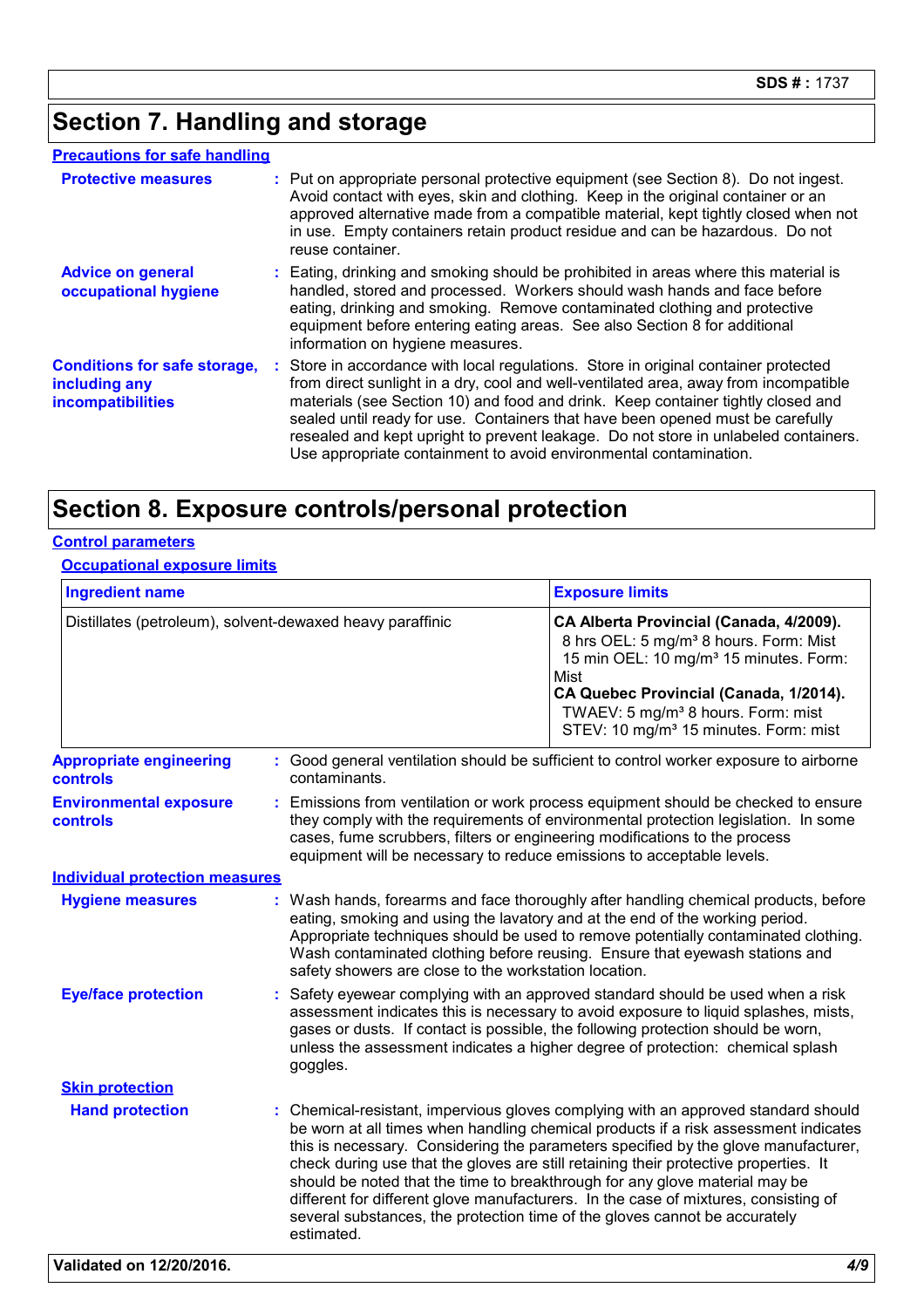## **Section 8. Exposure controls/personal protection**

| <b>Body protection</b>        | : Personal protective equipment for the body should be selected based on the task<br>being performed and the risks involved and should be approved by a specialist<br>before handling this product.                                                                               |
|-------------------------------|-----------------------------------------------------------------------------------------------------------------------------------------------------------------------------------------------------------------------------------------------------------------------------------|
| <b>Other skin protection</b>  | : Appropriate footwear and any additional skin protection measures should be<br>selected based on the task being performed and the risks involved and should be<br>approved by a specialist before handling this product.                                                         |
| <b>Respiratory protection</b> | Based on the hazard and potential for exposure, select a respirator that meets the<br>appropriate standard or certification. Respirators must be used according to a<br>respiratory protection program to ensure proper fitting, training, and other important<br>aspects of use. |

## **Section 9. Physical and chemical properties**

| <b>Appearance</b>                                 |                                                                                                                             |
|---------------------------------------------------|-----------------------------------------------------------------------------------------------------------------------------|
| <b>Physical state</b>                             | : Solid. [grease]                                                                                                           |
| Color                                             | : Amber.                                                                                                                    |
| Odor                                              | Mild. Petroleum oil                                                                                                         |
| <b>Odor threshold</b>                             | : Not available.                                                                                                            |
| pH                                                | : Not applicable.                                                                                                           |
| <b>Melting point</b>                              | $:$ Not available.                                                                                                          |
| <b>Boiling point</b>                              | : Not available.                                                                                                            |
| <b>Flash point</b>                                | : Not available.                                                                                                            |
| <b>Evaporation rate</b>                           | : Not available.                                                                                                            |
| <b>Flammability (solid, gas)</b>                  | : Flammable in the presence of the following materials or conditions: open flames,<br>sparks and static discharge and heat. |
| Lower and upper explosive<br>(flammable) limits   | : Not available.                                                                                                            |
| <b>Vapor pressure</b>                             | : Not available.                                                                                                            |
| <b>Vapor density</b>                              | : Not available.                                                                                                            |
| <b>Relative density</b>                           | $: 0.9$ g/cm <sup>3</sup>                                                                                                   |
| <b>Solubility</b>                                 | : Insoluble in the following materials: cold water.                                                                         |
| <b>Partition coefficient: n-</b><br>octanol/water | : Not available.                                                                                                            |
| <b>Auto-ignition temperature</b>                  | $:$ Not available.                                                                                                          |
| <b>Decomposition temperature</b>                  | : Not available.                                                                                                            |
| <b>Viscosity</b>                                  | : Kinematic (40°C (104°F)): >0.21 cm <sup>2</sup> /s (>21 cSt)                                                              |
|                                                   |                                                                                                                             |

## **Section 10. Stability and reactivity**

| <b>Reactivity</b><br><b>Chemical stability</b><br><b>Possibility of hazardous</b><br>reactions | : No specific test data related to reactivity available for this product or its ingredients.<br>: The product is stable.<br>: Under normal conditions of storage and use, hazardous reactions will not occur. |
|------------------------------------------------------------------------------------------------|---------------------------------------------------------------------------------------------------------------------------------------------------------------------------------------------------------------|
| <b>Conditions to avoid</b>                                                                     | : No specific data.                                                                                                                                                                                           |
| <b>Incompatible materials</b>                                                                  | : No specific data.                                                                                                                                                                                           |
| <b>Hazardous decomposition</b>                                                                 | : Under normal conditions of storage and use, hazardous decomposition products                                                                                                                                |
| products                                                                                       | should not be produced.                                                                                                                                                                                       |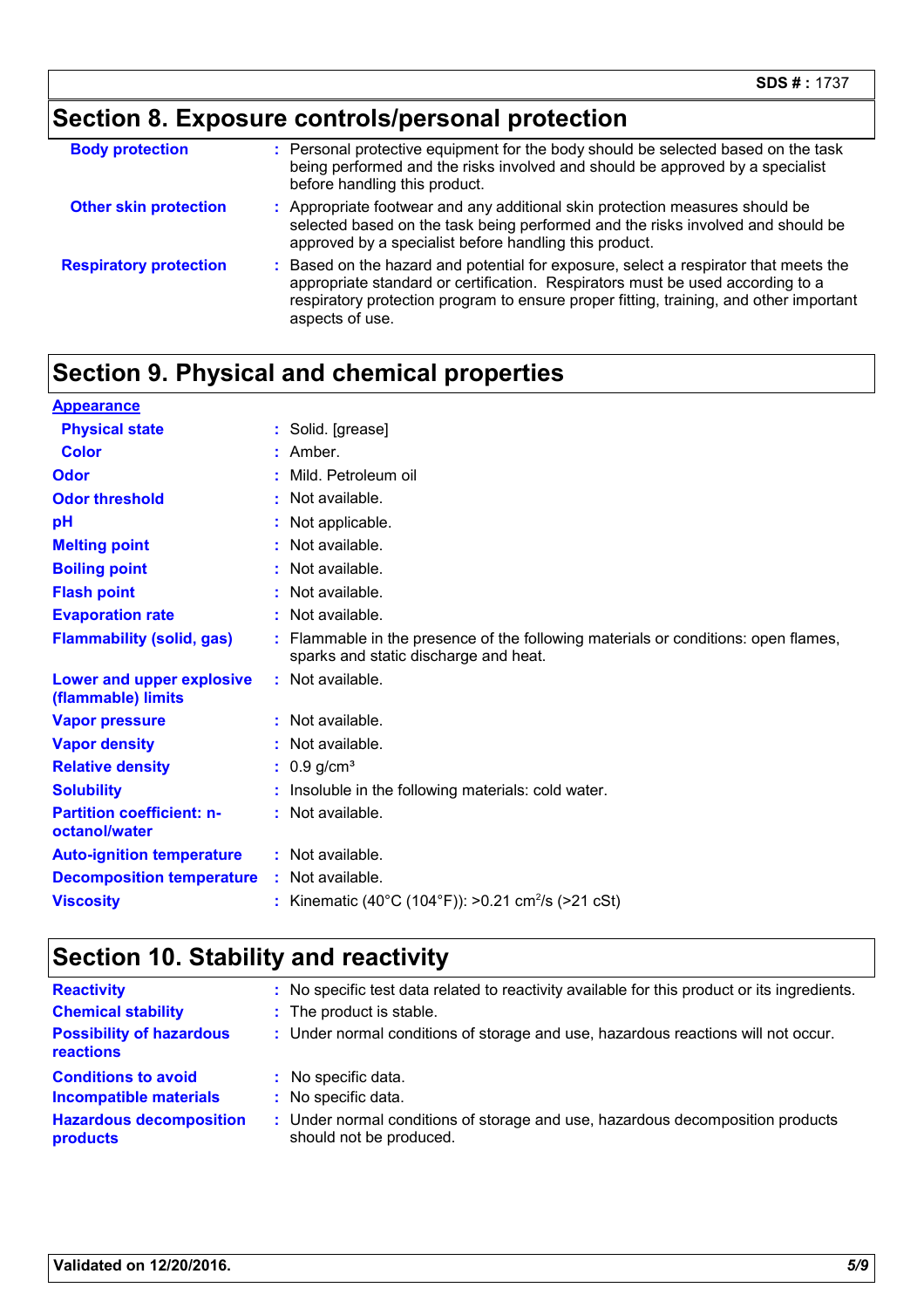## **Section 11. Toxicological information**

### **Information on toxicological effects**

### **Acute toxicity**

|                                                                 |                                                                                                                                                              |                                                                                                                              |                | <b>Dose</b> |                                       |                    |
|-----------------------------------------------------------------|--------------------------------------------------------------------------------------------------------------------------------------------------------------|------------------------------------------------------------------------------------------------------------------------------|----------------|-------------|---------------------------------------|--------------------|
| <b>Product/ingredient name</b>                                  | <b>Result</b>                                                                                                                                                |                                                                                                                              | <b>Species</b> |             |                                       | <b>Exposure</b>    |
| Distillates (petroleum),<br>solvent-dewaxed heavy<br>paraffinic | LD50 Dermal                                                                                                                                                  |                                                                                                                              | Rabbit         |             | >5000 mg/kg                           |                    |
|                                                                 | LD50 Oral                                                                                                                                                    | Rat                                                                                                                          |                |             | >5000 mg/kg                           |                    |
| <b>Conclusion/Summary</b>                                       | : No known significant effects or critical hazards.                                                                                                          |                                                                                                                              |                |             |                                       |                    |
| <b>Irritation/Corrosion</b>                                     |                                                                                                                                                              |                                                                                                                              |                |             |                                       |                    |
| <b>Product/ingredient name</b>                                  | <b>Result</b>                                                                                                                                                | <b>Species</b>                                                                                                               | <b>Score</b>   |             | <b>Exposure</b>                       | <b>Observation</b> |
| <b>Conclusion/Summary</b>                                       |                                                                                                                                                              |                                                                                                                              |                |             |                                       |                    |
| <b>Skin</b>                                                     | : No known significant effects or critical hazards.                                                                                                          |                                                                                                                              |                |             |                                       |                    |
| <b>Eyes</b>                                                     | May cause eye irritation.                                                                                                                                    |                                                                                                                              |                |             |                                       |                    |
| <b>Respiratory</b>                                              | : No known significant effects or critical hazards.                                                                                                          |                                                                                                                              |                |             |                                       |                    |
| <b>Sensitization</b>                                            |                                                                                                                                                              |                                                                                                                              |                |             |                                       |                    |
| <b>Conclusion/Summary</b>                                       |                                                                                                                                                              |                                                                                                                              |                |             |                                       |                    |
| <b>Skin</b>                                                     | : No specific information is available in our database regarding the skin sensitizing<br>properties of this product. Sensitization not suspected for humans. |                                                                                                                              |                |             |                                       |                    |
| <b>Respiratory</b>                                              | : Sensitization not suspected for humans.                                                                                                                    |                                                                                                                              |                |             |                                       |                    |
| <b>Mutagenicity</b>                                             |                                                                                                                                                              |                                                                                                                              |                |             |                                       |                    |
| <b>Conclusion/Summary</b>                                       | : There are no data available on the mixture itself. Mutagenicity not suspected for<br>humans.                                                               |                                                                                                                              |                |             |                                       |                    |
| <b>Carcinogenicity</b>                                          |                                                                                                                                                              |                                                                                                                              |                |             |                                       |                    |
| <b>Conclusion/Summary</b>                                       | There are no data available on the mixture itself. Carcinogenicity not suspected for<br>humans.                                                              |                                                                                                                              |                |             |                                       |                    |
| <b>Reproductive toxicity</b>                                    |                                                                                                                                                              |                                                                                                                              |                |             |                                       |                    |
| <b>Conclusion/Summary</b>                                       |                                                                                                                                                              | : There are no data available on the mixture itself. Not considered to be dangerous to<br>humans, according to our database. |                |             |                                       |                    |
| <b>Teratogenicity</b>                                           |                                                                                                                                                              |                                                                                                                              |                |             |                                       |                    |
| <b>Conclusion/Summary</b>                                       | : There are no data available on the mixture itself. Teratogenicity not suspected for<br>humans.                                                             |                                                                                                                              |                |             |                                       |                    |
| <b>Specific target organ toxicity (single exposure)</b>         |                                                                                                                                                              |                                                                                                                              |                |             |                                       |                    |
| Not available.                                                  |                                                                                                                                                              |                                                                                                                              |                |             |                                       |                    |
| <b>Specific target organ toxicity (repeated exposure)</b>       |                                                                                                                                                              |                                                                                                                              |                |             |                                       |                    |
| Not available.                                                  |                                                                                                                                                              |                                                                                                                              |                |             |                                       |                    |
| <b>Aspiration hazard</b>                                        |                                                                                                                                                              |                                                                                                                              |                |             |                                       |                    |
| <b>Name</b>                                                     |                                                                                                                                                              |                                                                                                                              | <b>Result</b>  |             |                                       |                    |
| Distillates (petroleum), solvent-dewaxed heavy paraffinic       |                                                                                                                                                              |                                                                                                                              |                |             | <b>ASPIRATION HAZARD - Category 1</b> |                    |
|                                                                 |                                                                                                                                                              |                                                                                                                              |                |             |                                       |                    |
| <b>Information on the likely</b><br>routes of exposure          | : Routes of entry anticipated: Oral, Dermal, Inhalation.                                                                                                     |                                                                                                                              |                |             |                                       |                    |
| <b>Potential acute health effects</b>                           |                                                                                                                                                              |                                                                                                                              |                |             |                                       |                    |
| <b>Eye contact</b>                                              | : Causes serious eye irritation.                                                                                                                             |                                                                                                                              |                |             |                                       |                    |
| <b>Inhalation</b>                                               | : No known significant effects or critical hazards.                                                                                                          |                                                                                                                              |                |             |                                       |                    |
|                                                                 | : No known significant effects or critical hazards.                                                                                                          |                                                                                                                              |                |             |                                       |                    |
| <b>Skin contact</b>                                             |                                                                                                                                                              |                                                                                                                              |                |             |                                       |                    |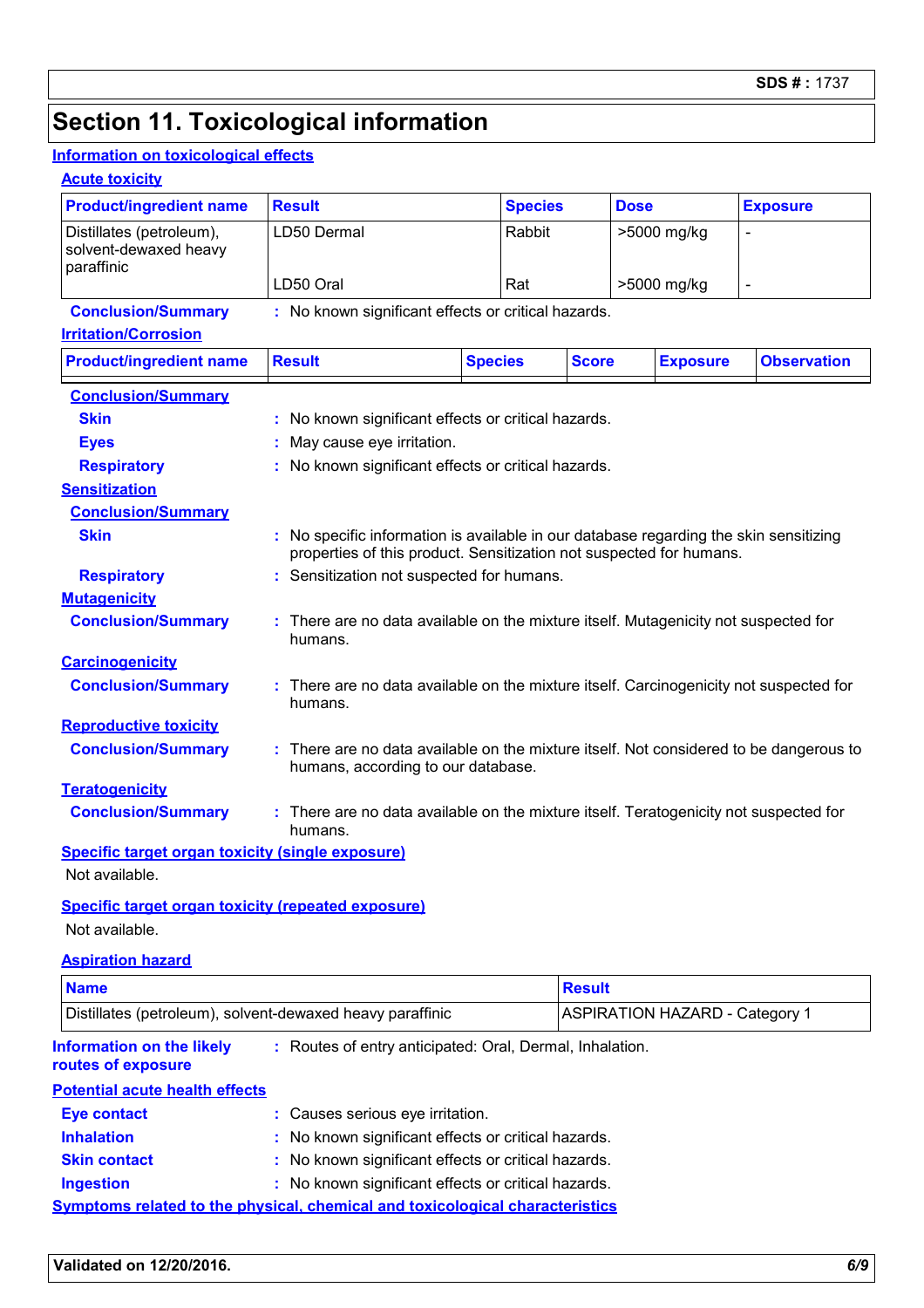## **Section 11. Toxicological information**

| <b>Eye contact</b>                      | : Adverse symptoms may include the following:<br>pain or irritation<br>watering<br>redness |
|-----------------------------------------|--------------------------------------------------------------------------------------------|
| <b>Inhalation</b>                       | : No specific data.                                                                        |
| <b>Skin contact</b>                     | : No specific data.                                                                        |
| <b>Ingestion</b>                        | : No specific data.                                                                        |
|                                         | Delayed and immediate effects and also chronic effects from short and long term exposure   |
| <b>Short term exposure</b>              |                                                                                            |
| <b>Potential immediate</b><br>effects   | $:$ Not available.                                                                         |
| <b>Potential delayed effects</b>        | $:$ Not available.                                                                         |
| <b>Long term exposure</b>               |                                                                                            |
| <b>Potential immediate</b><br>effects   | $:$ Not available.                                                                         |
| <b>Potential delayed effects</b>        | $:$ Not available.                                                                         |
| <b>Potential chronic health effects</b> |                                                                                            |
| <b>Conclusion/Summary</b>               | : No known significant effects or critical hazards.                                        |
| <b>General</b>                          | No known significant effects or critical hazards.                                          |
| <b>Carcinogenicity</b>                  | : No known significant effects or critical hazards.                                        |
| <b>Mutagenicity</b>                     | : No known significant effects or critical hazards.                                        |
| <b>Teratogenicity</b>                   | : No known significant effects or critical hazards.                                        |
| <b>Developmental effects</b>            | : No known significant effects or critical hazards.                                        |
| <b>Fertility effects</b>                | : No known significant effects or critical hazards.                                        |
| <b>Numerical measures of toxicity</b>   |                                                                                            |
| <b>Acute toxicity estimates</b>         |                                                                                            |

Not available.

## **Section 12. Ecological information**

| <b>Toxicity</b>                                         |                                                                 |                                                                                    |                         |
|---------------------------------------------------------|-----------------------------------------------------------------|------------------------------------------------------------------------------------|-------------------------|
| <b>Conclusion/Summary</b>                               | $\therefore$ There are no data available on the mixture itself. |                                                                                    |                         |
| <b>Persistence and degradability</b>                    |                                                                 |                                                                                    |                         |
| <b>Conclusion/Summary</b>                               | food chains in the environment.                                 | : Not readily biodegradable. This product is not expected to bioaccumulate through |                         |
| <b>Product/ingredient name</b>                          | <b>Aquatic half-life</b>                                        | <b>Photolysis</b>                                                                  | <b>Biodegradability</b> |
| PREMIUM ALL-PURPOSE<br><b>LC-2 GREASE</b>               |                                                                 |                                                                                    | Not readily             |
| <b>Bioaccumulative potential</b><br>Not available.      |                                                                 |                                                                                    |                         |
| <b>Mobility in soil</b>                                 |                                                                 |                                                                                    |                         |
| <b>Soil/water partition</b><br><b>coefficient (Koc)</b> | $:$ Not available.                                              |                                                                                    |                         |
| <b>Other adverse effects</b>                            | : No known significant effects or critical hazards.             |                                                                                    |                         |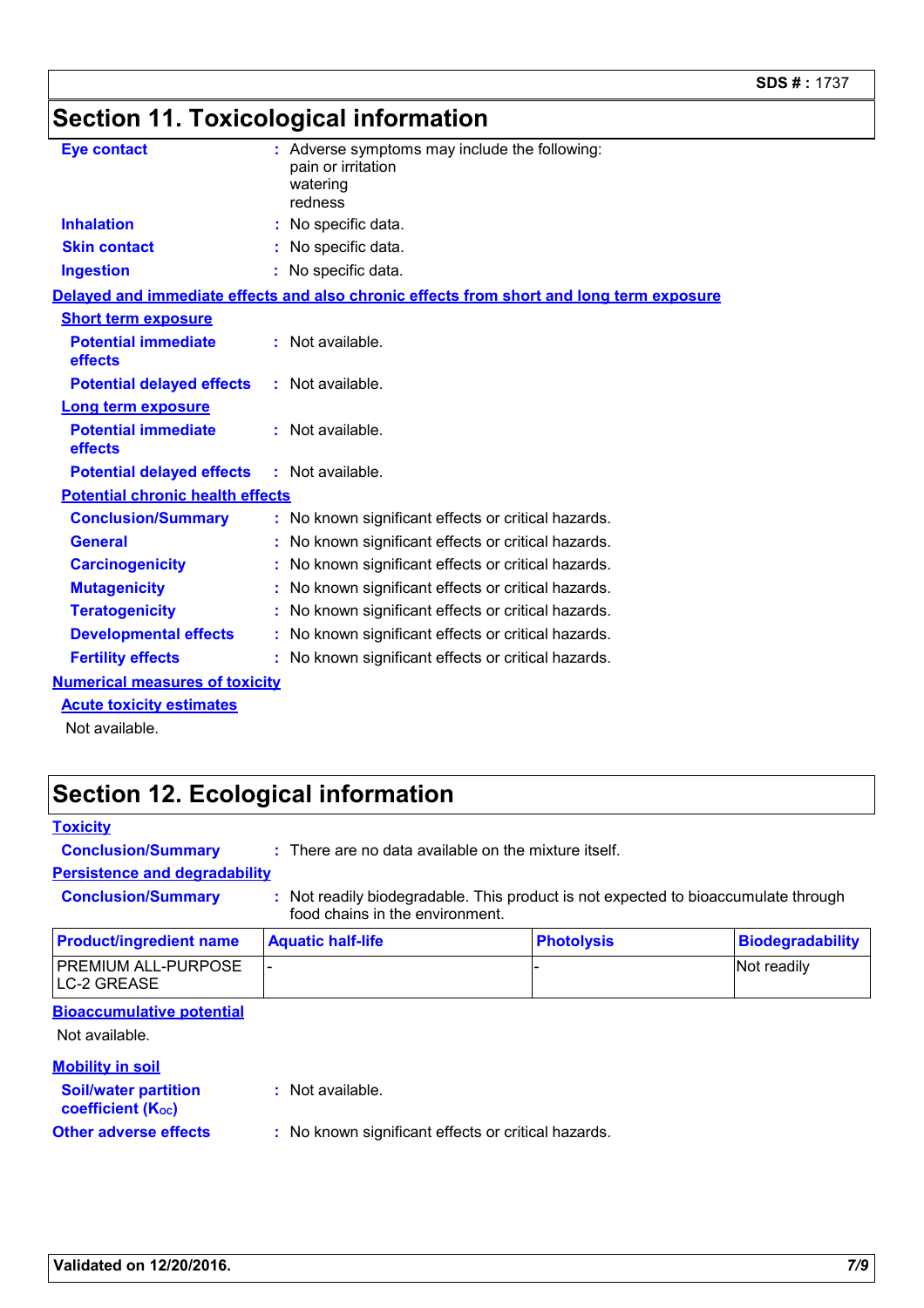## **Section 13. Disposal considerations**

**Disposal methods :**

The generation of waste should be avoided or minimized wherever possible. Disposal of this product, solutions and any by-products should at all times comply with the requirements of environmental protection and waste disposal legislation and any regional local authority requirements. Dispose of surplus and nonrecyclable products via a licensed waste disposal contractor. Waste should not be disposed of untreated to the sewer unless fully compliant with the requirements of all authorities with jurisdiction. Waste packaging should be recycled. Incineration or landfill should only be considered when recycling is not feasible. This material and its container must be disposed of in a safe way. Care should be taken when handling emptied containers that have not been cleaned or rinsed out. Empty containers or liners may retain some product residues. Avoid dispersal of spilled material and runoff and contact with soil, waterways, drains and sewers.

### **Section 14. Transport information**

|                                      | <b>TDG</b><br><b>Classification</b> | <b>DOT</b><br><b>Classification</b> | <b>ADR/RID</b> | <b>IMDG</b>    | <b>IATA</b>    |
|--------------------------------------|-------------------------------------|-------------------------------------|----------------|----------------|----------------|
| <b>UN number</b>                     | Not regulated.                      | Not regulated.                      | Not regulated. | Not regulated. | Not regulated. |
| <b>UN proper</b><br>shipping name    |                                     | ٠                                   |                |                |                |
| <b>Transport</b><br>hazard class(es) |                                     | -                                   |                |                |                |
| <b>Packing group</b>                 | $\blacksquare$                      | $\overline{\phantom{a}}$            |                |                |                |
| <b>Environmental</b><br>hazards      | No.                                 | No.                                 | No.            | No.            | No.            |
| <b>Additional</b><br>information     |                                     | -                                   |                |                |                |

**Special precautions for user Transport within user's premises:** always transport in closed containers that are **:**

upright and secure. Ensure that persons transporting the product know what to do in the event of an accident or spillage.

**Transport in bulk according to Annex II of MARPOL and the IBC Code :** Not available.

## **Section 15. Regulatory information**

### **Canadian lists**

**Canadian NPRI :** The following components are listed: Zinc (and its compounds)

- **CEPA Toxic substances :** None of the components are listed.
- 
- **Canada inventory :** At least one component is not listed in DSL but all such components are listed in NDSL.

**International regulations**

|             | <b>Chemical Weapon Convention List Schedules I, II &amp; III Chemicals</b> |  |  |
|-------------|----------------------------------------------------------------------------|--|--|
| Not listed. |                                                                            |  |  |

**Montreal Protocol (Annexes A, B, C, E)**

Not listed.

**Stockholm Convention on Persistent Organic Pollutants** Not listed.